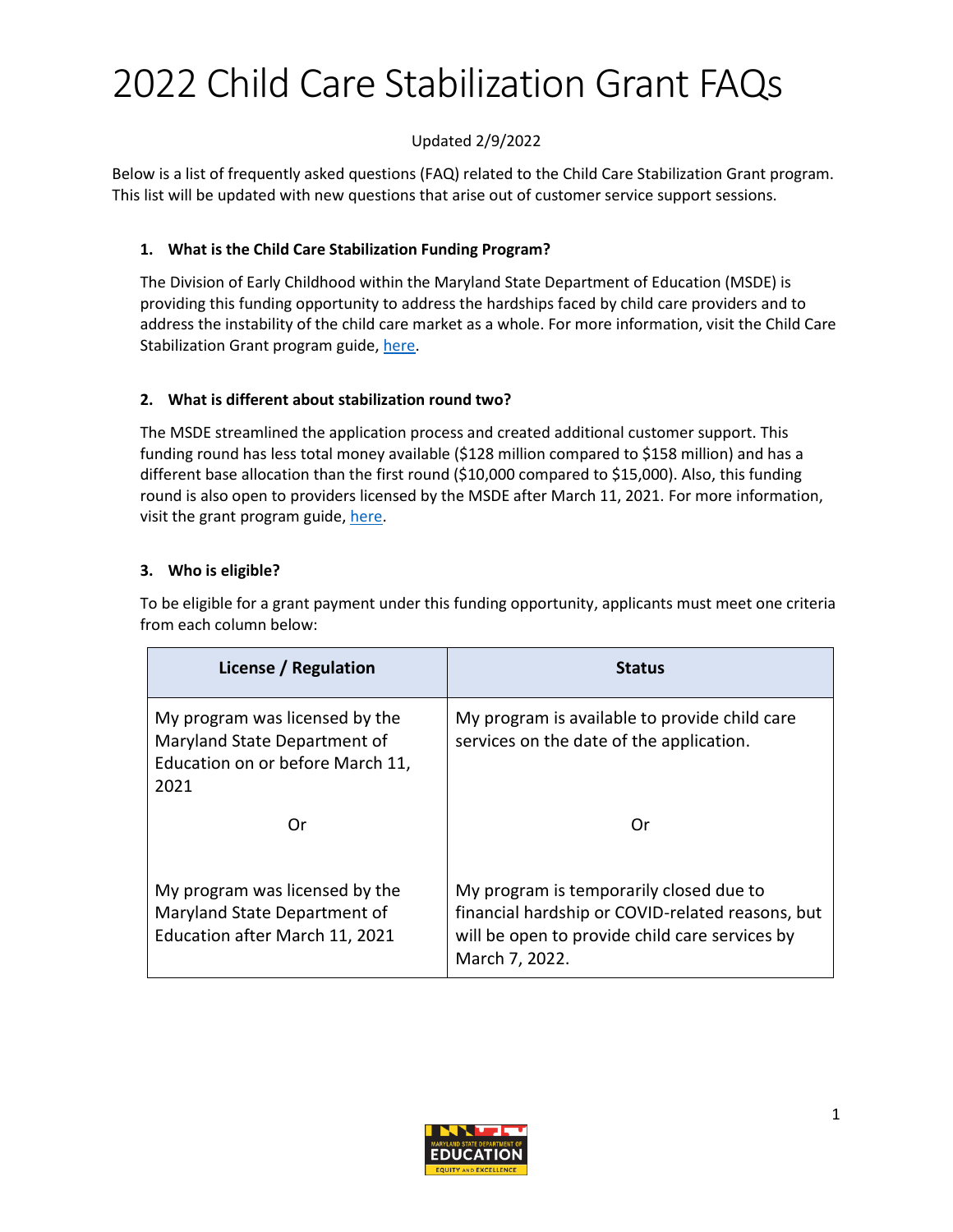# **4. How much are grant payments?**

All eligible providers will receive a base award in the amount of \$10,000. Additional funds will be provided for eligible providers who meet the following criteria:

| Infants (6 weeks to 12 months)       | an additional \$126.00 per licensed child care<br>slot for providers who serve infants                                                                                 |
|--------------------------------------|------------------------------------------------------------------------------------------------------------------------------------------------------------------------|
| Toddlers (13 months to 23<br>months) | an additional \$126.00 per licensed child care<br>slot for providers who serve toddlers                                                                                |
| Child care scholarship               | an additional \$126.00 per licensed child care<br>slot in for providers who enroll children that<br>participate in the Child Care Scholarship<br>program               |
| Maryland EXCELS                      | an additional \$126.00 per licensed child care<br>slot for providers who are participating in the<br>Maryland EXCELS program                                           |
| Social vulnerability                 | an additional \$126.00 per licensed child care<br>slot for all eligible providers located in a census<br>tract with a Social Vulnerability Index of<br>greater than .6 |

For more information about the funding formula, visit the grant program guide[, here.](https://earlychildhood.marylandpublicschools.org/system/files/filedepot/3/msde_covid-19_child_care_stabilization_grant_january2022_v.10.pdf)

# **5. What is Social Vulnerability? How do I calculate my SVI?**

"Social vulnerability refers to the potential negative effects on communities caused by external stresses on human health." For more information, visit the grant program guide, [here.](https://earlychildhood.marylandpublicschools.org/system/files/filedepot/3/msde_covid-19_child_care_stabilization_grant_january2022_v.10.pdf)

Click [here](https://svi.cdc.gov/map.html) to look up your address on the interactive map and see the SVI score for your address.

# **6. What are some examples of grant award amounts?**

For examples of grant award amounts, please see page 5 of the grant program guide[, here.](https://earlychildhood.marylandpublicschools.org/system/files/filedepot/3/msde_covid-19_child_care_stabilization_grant_january2022_v.10.pdf)

# **7. How do I apply for a grant payment?**

To apply for a grant payment, providers must complete the online application. This funding opportunity, including all attachments and updates, are found on the Division of Early Childhood website, [here.](https://earlychildhood.marylandpublicschools.org/2022ARP)

#### **8. What documents and information do I need to complete the application?**

- Your Provider ID number (a 6-digit number found on your inspection report)
- A digital copy of your license or certificate of registration; or letter of compliance
- Your license or registration number (found on your license or certificate of registration)
- An updated W-9 form (download a copy here)

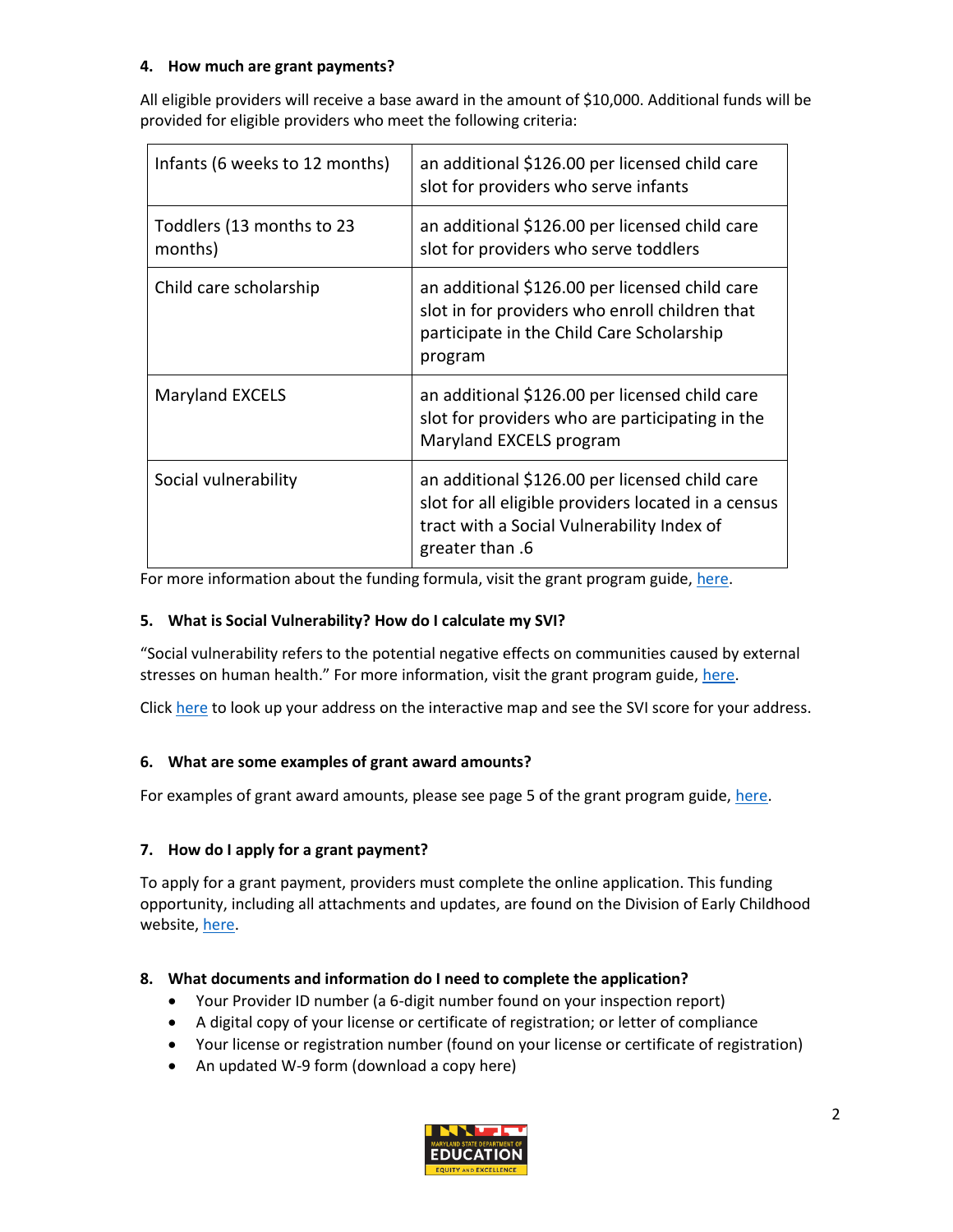• A direct deposit form, if you wish to receive your payment via Direct Deposit (download a copy here)

# **9. What is the grant timeline?**

The grant timeline can be found on page 7 of the grant program guide, [here.](https://earlychildhood.marylandpublicschools.org/system/files/filedepot/3/msde_covid-19_child_care_stabilization_grant_january2022_v.10.pdf)

# **10. What happens after I submit my application?**

The MSDE will begin processing grant applications on a rolling basis. Once an application is submitted, the MSDE will review the application to confirm eligibility and match the provider to their respective award amount (award amounts determined as per the formula described in this resource and in the grant application). To keep reading about what happens after you submit an application, visit the grant program guide, [here.](https://earlychildhood.marylandpublicschools.org/system/files/filedepot/3/msde_covid-19_child_care_stabilization_grant_january2022_v.10.pdf)

# **11. What is the payment process?**

Grant funds will be disbursed in one payment on a rolling basis. Providers can indicate how they wish to receive payments (direct deposit or check via USPS) at the end of the grant application. To read more about direct deposit or checks, visit the grant program guide[, here.](https://earlychildhood.marylandpublicschools.org/system/files/filedepot/3/msde_covid-19_child_care_stabilization_grant_january2022_v.10.pdf)

# **12. What can I spend the funds on?**

Providers can spend the funds on personnel costs, rent/mortgage, utilities, maintenance, insurance, personal protective equipment, cleaning and safety practices, equipment and supplies, goods and services and mental health services. For a description of these categories, visit the grant program guide [here.](https://earlychildhood.marylandpublicschools.org/system/files/filedepot/3/msde_covid-19_child_care_stabilization_grant_january2022_v.10.pdf)

#### **13. Do I need to save receipts?**

Yes. Use of the grant funds is subject to audit. Be sure to keep accurate and complete accounting records. If grant funds are not spent on Allowable Expenses, or are otherwise misused, you may be required to pay those funds back. These receipts and documentation do not have to be sent to MSDE unless it is requested.

#### **14. Who do I contact if I have a question?**

If you have questions about the application or the process prior to the opening of the application window, you can contact MSDE staff via:

#### EMAIL: [childcaregrants.msde@maryland.gov](mailto:childcaregrants.msde@maryland.gov)

#### FORM: [View our inquiry form](https://docs.google.com/forms/d/e/1FAIpQLSd070lhyBfkJzTeGQILgh_3UHEH7uxfAZnFAypMBIY7lgRbyA/viewform)

A customer service specialist will respond to all inquiries within 24 hours or the next business day.

Please note: the MSDE will be closed on January 17, 2022.

Once the grant application window opens, the MSDE will provide a dedicated phone number for additional customer support, including a dedicated financial representative.

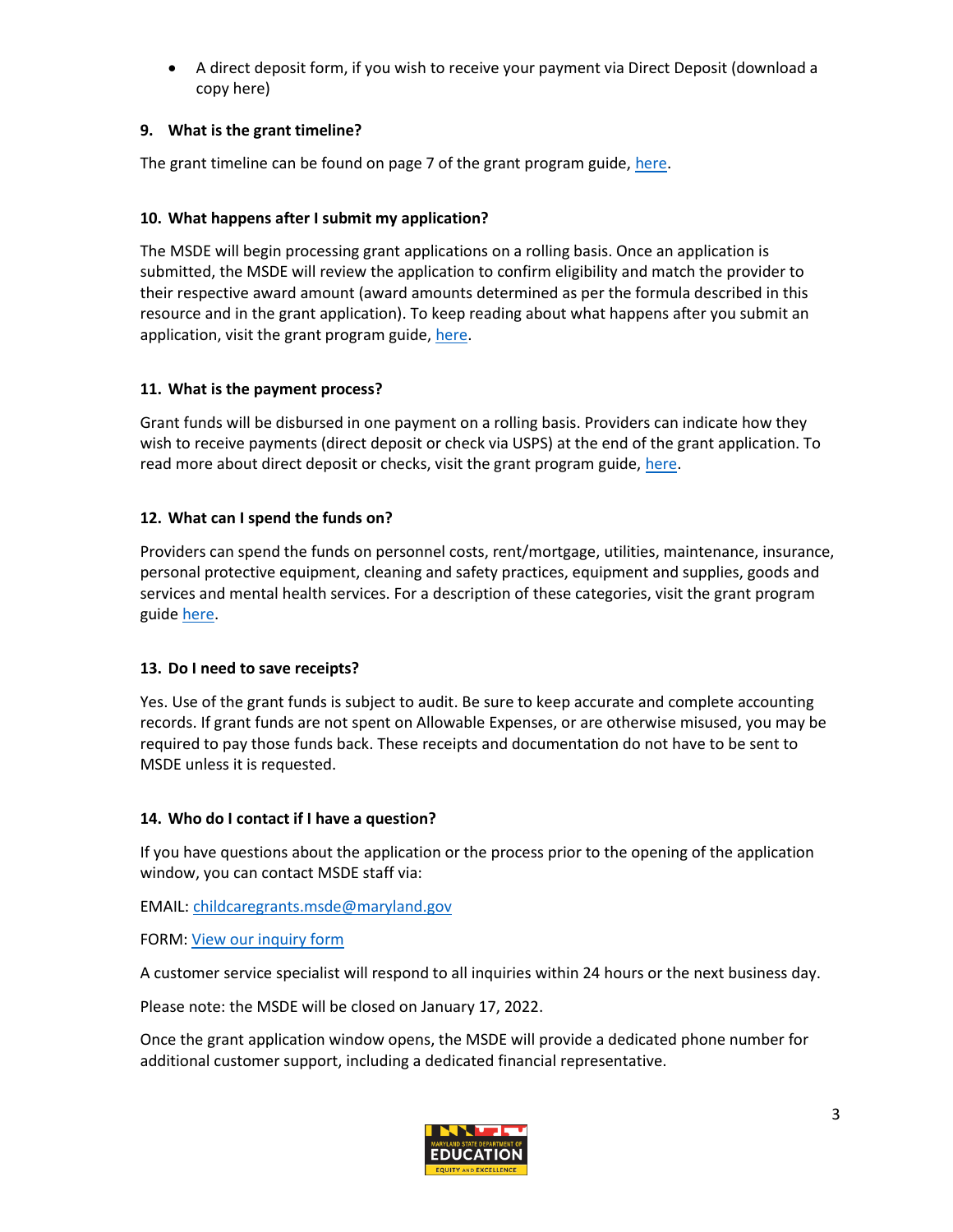# **15. What if I need help with the application?**

The MSDE will hold virtual customer service support sessions throughout the application window for providers that have questions about the application and process. Information about how to register and join a session will be provided at a later date. Check the Office of Child Care website for updates, [here.](https://earlychildhood.marylandpublicschools.org/2022ARP)

# **16. Are Head Start and Early Head Start programs eligible for this grant.**

No, Head Start and Early Head Start programs not eligible to receive ARP Stabilization Grant funds.

# 17. **Are before and after school providers eligible for a grant?**

Yes, as long as they meet the eligibility requirements.

# **18. For the Child Care Scholarship category, would a program receive \$126 for only the children enrolled on scholarship or all slots?**

All slots.

# **19. I have a W-9 on file. Do I still need to submit a new form?**

Yes, we need an updated W-9 form all applicants.

#### **20. Can I use the funds to cover 100% of my mortgage?**

Please consult with your tax professional for this question.

#### **21. What is considered a minor renovation?**

Minor renovation, including to make programs inclusive for children and family members with disabilities may also include, but not limited to:

- Upgrading the kitchen to add safe electrical outlets and fix plumbing fixtures
- Repainting walls with a non-toxic paint  $\mathbb{D}$  Renovating and updating a bathrooms (e.g., sink, faucet, toilet, etc.) to ensure age-appropriateness and child safety
- Replacing cabinets with an adequate storage space for each child's personal belongings
- Installing rails and ramps that are accessible to individuals with disabilities
- Updating a sidewalk to provide a safe pathway for children  $\mathbb D$  Building or upgrading a playground Replacing fire sprinklers, carbon monoxide detectors, and smoke detection systems
- Replacing windows or doors
- Completing a minor roof repair.
- Removing non-load bearing walls to create additional space for social distancing

#### **22. I have multiple locations; do I need to complete an application for each location?**

Yes, an application must be completed for each location. Each open and operating location is eligible for a grant. If the program has a license/registration number, you will need to submit a separate and complete application for each program.